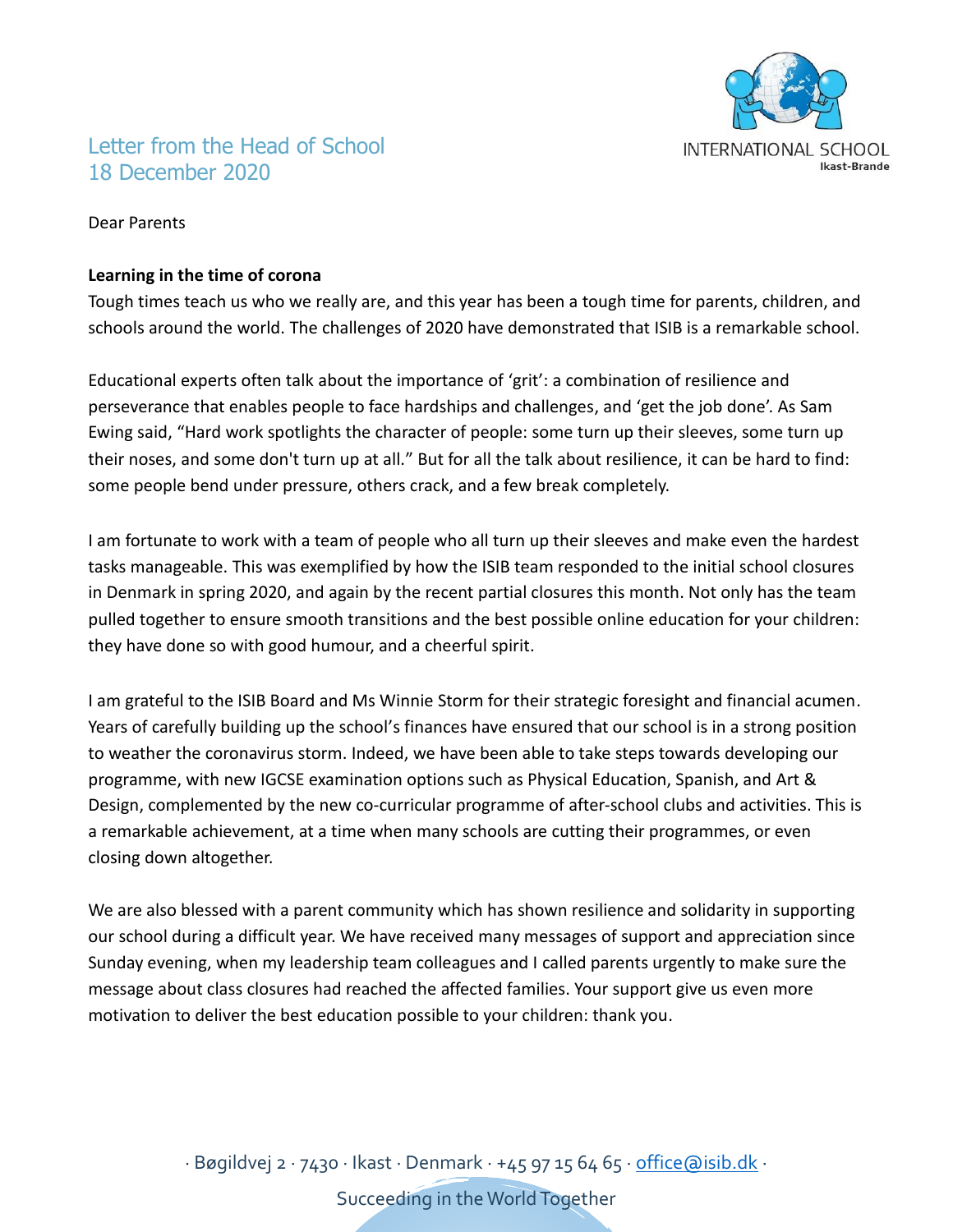

## **All aboard… the Polar Express**

Year 1 and Year 2 had an arctic adventure on Tuesday, when they were thrilled to have a *Polar Express*  theme day based on the animated film of the same name. The children came to school in their pyjamas, just as the children in the film do, collected their special train tickets for the North Pole, and enjoyed all kinds of activities and games to keep them warm during an exciting winter's day in school. Thank you Ms Sándor and Ms Brown for creating a day to remember!

## **Lip-Sync Challenge Champions 2020**

2020 ended with a prestigious ISIB event, and favourite tradition: the Lip-Sync Challenge! This was so keenly contested that even the excellent performance of *Footloose* by Year 8 was only enough for fourth place. Year 7 (*You're the One that I Want*) and IG1 (*Cruisin' for a Bruisin'*) tied for second place, but Year 11 were worthy winners with an amazing extravaganza of *Bohemian Rhapsody*. If you get the chance to see the video, don't miss it! The Year 11s won an all-expenses-paid dinner at Café Nohr – just as soon as we get out of lockdown, of course…

#### **Waving the Green Flag**

I am delighted to announce that Ms Noemí Anglada has taken up the role of being our new school representative for the Eco Schools Green Flag initiative. The Green Flag is awarded to schools who demonstrate a commitment to environmentally friendly initiatives such as recycling paper and saving energy. The Student Representative Council will discuss possible eco-projects in the New Year to make our school a greener and more environmentally conscious place.

#### **A warm ISIB welcome to our new school supervisor**

Last Friday we welcomed Ms Linda Jensen, our new school supervisor. I was fascinated to learn of her adventures across the world: from being born in Australia, to working in southern Greenland (which really *is* green during the summer, I discovered), and settling in Denmark, where she calls Esbjerg home. Ms Brayd gave Linda a tour of our school, and Linda commented on the beautiful environment in which our students learn. We look forward to seeing Linda again in 2021, when she will conduct her formal inspections of the school.

#### **The Legacy of ISIB…**

In case you missed Ms Michelle Unzué's excellent article about two ISIB alumni, Sai and Simran, it has now been posted on the redesigned ISIB website, at [https://www.isib.dk/alumni.](https://www.isib.dk/alumni)

∙ Bøgildvej 2 ∙ 7430 ∙ Ikast ∙ Denmark ∙ +45 97 15 64 65 ∙ [office@isib.dk](mailto:office@isib.dk) ∙

Succeeding in the World Together